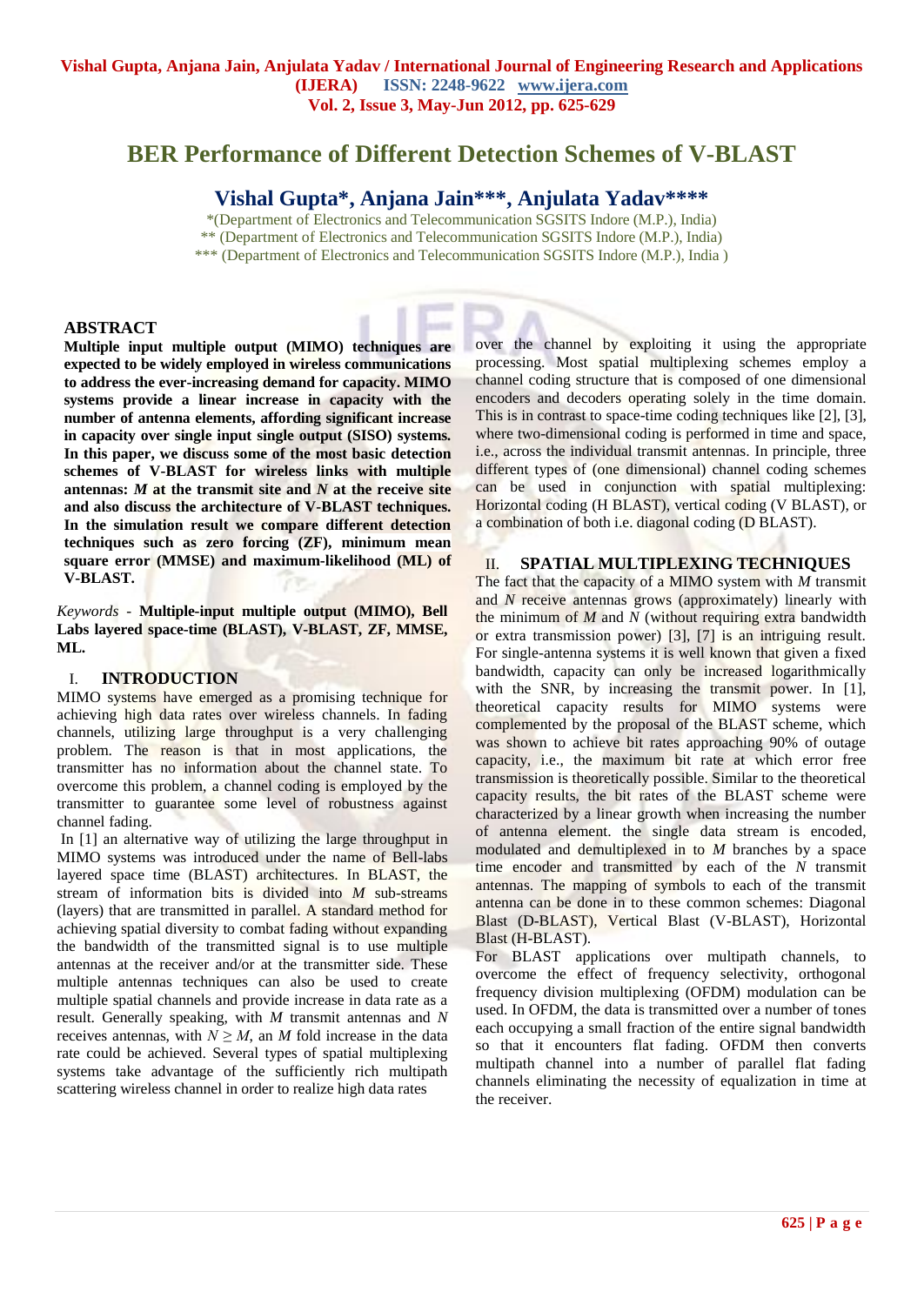Spatial multiplexing techniques simultaneously transmit independent information sequences, often called layers, over multiple antennas. Using *M* transmit antennas, the overall bit rate compared to a single-antenna system is thus enhanced by a factor of *M* without requiring extra bandwidth or extra transmission power. Channel coding is often employed, in order to guarantee a certain error performance. Since the individual layers are superimposed during transmission, they have to be separated at the receiver using an interference cancellation type of algorithm (typically in conjunction with multiple receive antennas). A well-known spatial multiplexing scheme is the Bell-Labs Layered Space-Time Architecture (BLAST) [1]. The achieved gain in terms of bit rate (with respect to a single-antenna system) is called multiplexing gain. The idea of spatial multiplexing was first published in [5].The basic principle of all spatial multiplexing schemes is as follows. At the transmitter, the information bit sequence is split into M sub-sequences (demultiplexing), that are modulated and transmitted simultaneously over the transmit antennas using the same frequency band. At the receiver, the transmitted sequences are separated by employing an interference cancellation type of algorithm. In the case of frequency-flat fading, there are several options for the detection algorithm at the receiver, which are characterized by different trade-offs between performance and complexity. A low complexity choice is to use a linear receiver, e.g., based on the zero-forcing (ZF) or the minimum mean- squared-error (MMSE) criterion. However, the error performance is typically poor, especially when the ZF approach is used (unless a favorable channel is given or the number of receive antennas significantly exceeds the number of transmit antennas). Moreover, at least as many receive antennas as transmit antennas are required ( $N \ge M$ ), otherwise the system is inherently rank deficient. If the number of receive antennas exceeds the number of transmit antennas, a spatial diversity gain is accomplished.

The optimum receiver in the sense of the maximum likelihood (ML) detector achieves full spatial diversity with regard to the number of receive antennas, irrespective of the number of transmit antennas used. In principle, the use of multiple receive antennas is optional. Yet, substantial performance improvements compared to a single-antenna system are only achieved when multiple receive antennas are employed. The major drawback of the ML detector is its complexity. It grows exponentially with the number of transmit antennas and the number of bits per symbol of the employed modulation scheme. Due to this, the complexity of the ML detector is often prohibitive in a practical system. However, it can be reduced by means of more advanced detection concepts, such as sphere decoding.

For the BLAST scheme, an alternative detection strategy known as nulling and canceling was proposed. The BLAST detector was originally designed for frequency-flat fading channels and provides a good trade-off between complexity

and performance. In contrast to the ML detector, the estimation of the *M* sub-sequences, called layers in the terminology of BLAST, is not performed jointly, but successively layer by layer. Starting from the result of the linear ZF receiver (nulling step) or the linear MMSE receiver, the BLAST detector first selects the layer with the largest SNR and estimates the transmitted bits of that layer, while treating all other layers as interference. Then, the influence of the detected layer is subtracted from the received signals (canceling step). Based on the modified received signals, nulling is performed once again, and the layer with the second largest SNR is selected. This procedure is repeated, until the bits of all *M* layers are detected. Due to the nulling operations, the number of receive antennas must at least be equal to the number of transmit antennas (as in the case of the linear receivers), otherwise the overall error performance degrades significantly. The error performance resulting for the individual layers is typically different. In fact, it depends on the overall received SNR, which layer is best. In the case of a low SNR, error propagation effects from previously detected layers dominate. Correspondingly, the layer detected first has the best performance. At the same time, layers that are detected later have a larger diversity advantage, because less interfering signals have to be nulled. Therefore, in the high SNR regime, where the effect of error propagation is negligible, the layer detected last offers the best performance [8]. A detailed performance analysis of the BLAST detector was, for example, presented in [9].

The BLAST detection algorithm is very similar to successive interference cancellation (SIC), which was originally proposed for multiuser detection in CDMA systems. Several papers have proposed complexity-reduced versions of the BLAST detector, e.g. [10]. Similarly, many papers have suggested variations of the BLAST detector with an improved error performance, e.g. [11]. An interesting approach to improve the performance of the BLAST scheme was presented in [12]. Prior to the BLAST detection algorithm, the given MIMO system is transformed into an equivalent system with a better conditioned channel matrix, based on a so-called lattice reduction. The performance of the BLAST detector is significantly improved by this means and approaches that of the ML detector, while the additional complexity due to the lattice reduction is rather small.

#### III. **V-BLAST**

The V-BLAST algorithm, on the contrary, achieves only a part of the full capacity but its implementation capacity is low [15]. The V-BLAST system diagram is shown in Fig. 2. QAM transmitters 1 to *M* operate co-channel at symbol rate 1/*T* symbol/s, with synchronized symbol timing. The collection of transmitters comprises, in effect, a vector-valued transmitter, where components of each transmitted *M*-vector are symbols drawn from a QAM constellation. For simplicity in the sequel, we assume that the same constellation is used for each component, and that transmissions are organized into bursts of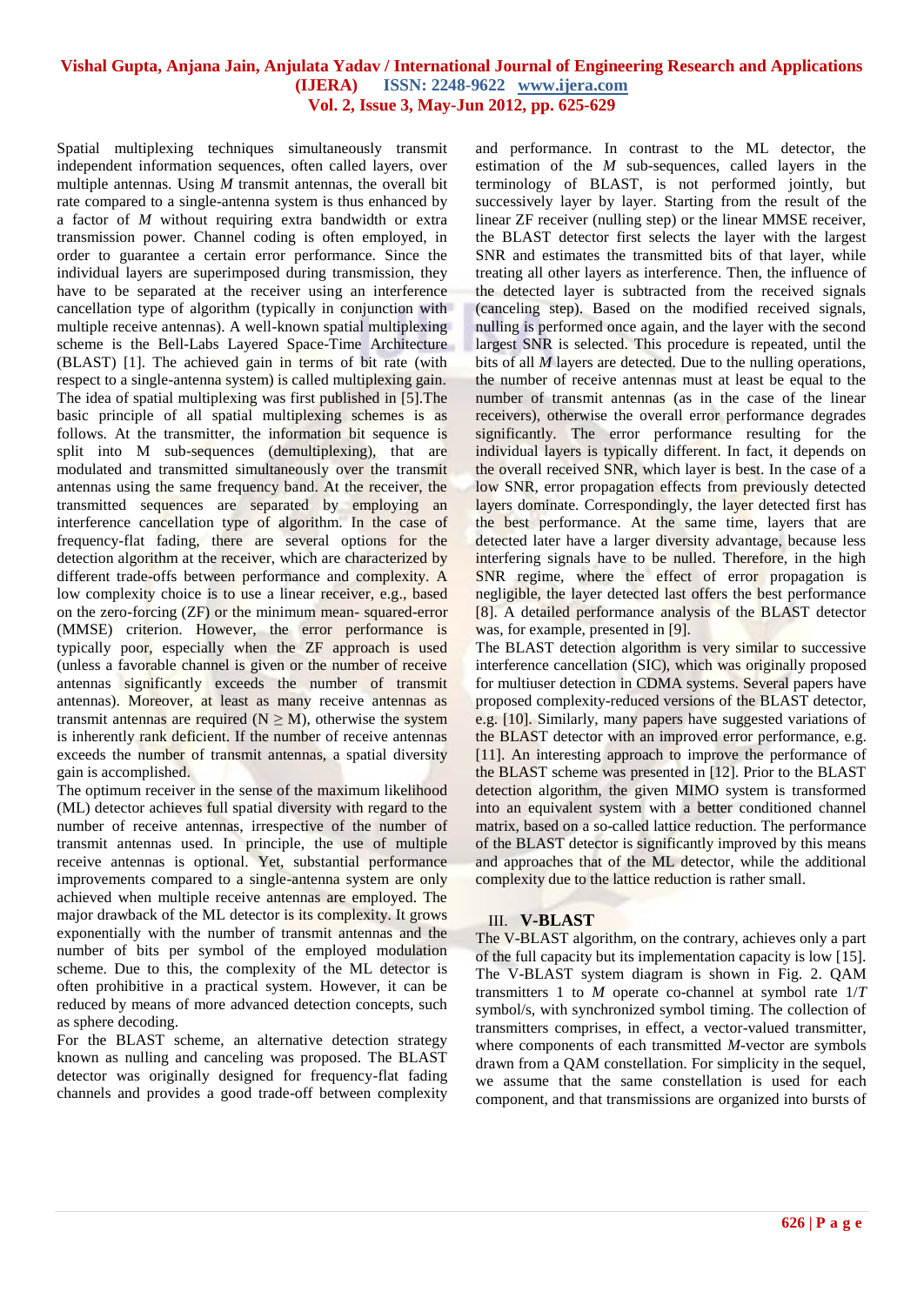*L* symbols. The power launched by each transmitter is proportional to 1/*M* so that the total radiated power is constant and independent of *M*.



**Fig.1.** V-BLAST high-level system diagram

Receivers 1 to *N* are, individually, conventional QAM receivers. The receivers also operate co-channel, each receiving the signals radiated from all *M* transmit antennas. Flat fading is assumed, and the matrix channel transfer function is  $\mathbf{H}^{N \times M}$ , where  $h_{IJ}$  is the (complex) transfer function from transmitter *j* to receiver *i*, and  $M \square \square N$ .

We take the quasi-stationary viewpoint that the channel time variation is negligible over the *L* symbol periods comprising a burst, and that the channel is estimated accurately, e.g. by use of a training sequence embedded in each burst.



**Fig.2**. Block diagram of a two layer V-BLAST transmitter

Combination of ordering, nulling and cancelling used in V-BLAST is a widely-used recursive decoding method in spatial multiplexing systems. The order in which the received substreams are detected and cancelled affects the overall performance of the system. Detection ordering for V-BLAST based on maximum signal-to-noise ratio (SNR) was introduced in [4], where the sub-stream with the maximum SNR is detected and its contribution from the received signal is cancelled. Following the symbol cancellation the

corresponding channel matrix will be zeroed, and the same process is repeated for the remaining undetected symbols.

# IV. **DIFFERENT DETETION SCHEMES**

However, in general ZF leads to noise amplification, which is especially observed in systems with the same number of transmit and receive antennas.

In a linear  $ZF$  detection, the received signal vector  $X$  is multiplied with a filter matrix G, followed by parallel decision layers. Zero-Forcing means that the means that the mutual interference between the layers shall be perfectly suppressed.

A successive interference cancellation technique i.e. based on the zero forcing. Here the signals are not detected parallel but one after another. The interference caused by this signal is then subtracted from the received signal vector  $X$  and the i<sup>th</sup> column is removed from the channel matrix, leading to a new system with only  $N_t$ -1 transmit antennas. This procedure consisting of nulling and cancelling is repeated for the reduced systems until all signals are detected.

The minimum mean square error (MMSE) detector takes the noise term into account and thereby leads to an improved performance. As shown in [16], [17], MMSE detection is equal to ZF with respect to an extended system model.

The problem of noise enhancement through Zero-Forcing has already discussed. An improved performance can be achieved by including the noise term in the design of linear filter matrix G. This is done by MMSE detection scheme where the filter represents a trade-off between noise amplification and interference suppression.

In MMSE the symbols are detected in groups and already detected symbols are fed back for interference subtraction, as known for decision feedback equalization (DFE).

ML detection is optimal in the sense of minimum error probability when all data vectors are equally likely, and it fully exploits the available diversity.

The likelihood and log-likelihood functions are the basis for deriving estimators for parameters, given data. While the shapes of these two functions are different, they have their maximum point at the same value. For multiple-input multiple-output (MIMO) systems, the optimum maximum likelihood (ML) detection requires tremendous complexity as the number of antennas or modulation level increases.

#### V. **SIMULATION RESULT AND PERFORMANCE**

The simulation results for two transmitter and two receiver antenna of ZF, MMSE and ML detection for V-BLAST shown in the fig.3. The performance of ML detection is the good response among the all of the detection techniques.

# VI. **CONCLUSION**

In this paper we give the modeling of different detection techniques of V-BLAST scheme is based upon this modeling.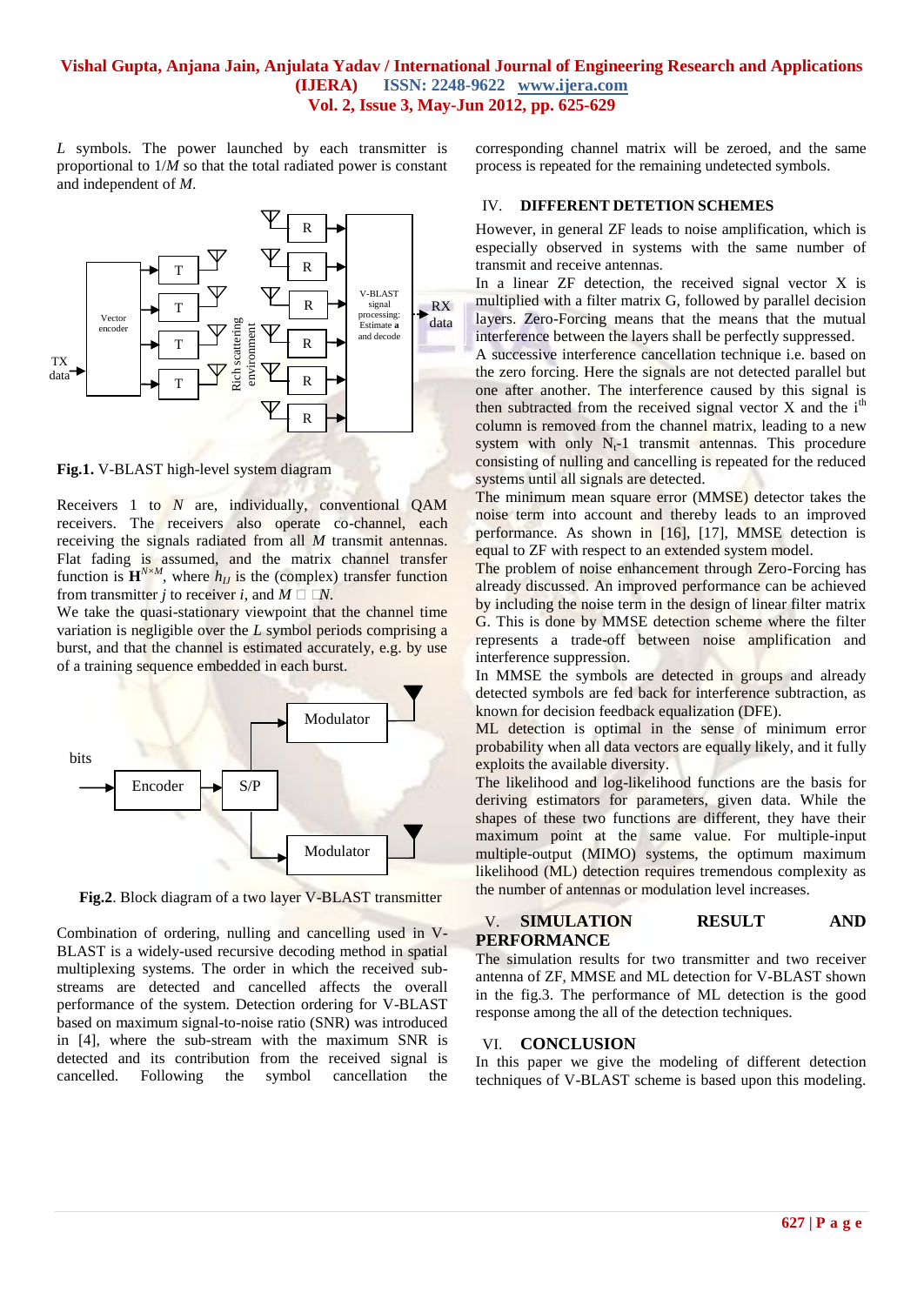Performance of ML detection is better than the MMSE and ZF scheme.

BER Performance of Different V-BLAST Detection Schemes over 2x2 MIMO Channels with Rayleigh Channel



**Fig.3**. BER performance of Different V-BLAST Detection Schemes over 2×2 MIMO channels with Rayleigh channel

#### **REFERENCES**

- [1] G. J. Foschini, "Layered space-time architecture for wireless communication in a fading environment when using multi-element antennas," *Bell Syst. Tech. J.*, pp. 41– 59, Autumn 1996.J. Clerk Maxwell, A Treatise on Electricity and Magnetism, 3rd ed., vol. 2. Oxford: Clarendon, 1892, pp.68–73.
- [2] L. Zheng and D. N. C. Tse, "Diversity and multiplexing: A fundamental tradeoff in multiple-antenna channels," *IEEE Trans. Inform. Theory*, vol. 49, no. 5, pp. 1073– 1096, May 2003.
- [3] G. J. Foschini and M. J. Gans, "On limits of wireless communications in a fading environment when using multiple antennas," *Kluwer Wireless Pers. Commun.*, vol. 6, pp. 311–335, Mar. 1998.
- [4] P.W. Wolniansky, G.J. Foschini, G.D. Golden, and R.A. Valenzuela, "V-BLAST: An architecture for realizing very high data rates over the rich scattering wireless channel,"
- [5] A. Paulraj and T. Kailath, "Increasing capacity in wireless broadcast system using distributed transmission/directional reception," Feb. 21, 1992, U.S. Patent 5 345 599.
- [6] Y. Yorozu, M. Hirano, K. Oka, and Y. Tagawa, "Electron spectroscopy studies on magneto-optical media and plastic substrate interface," IEEE Transl. J. Magn. Japan, vol. 2, pp. 740–741, August 1987 [Digests 9th Annual Conf. Magnetics Japan, p. 301, 1982].
- [7] E. Telatar, "Capacity of multi-antenna Gaussian channels," *Europ Trans. Telecommun.*, vol. 10, no. 6, pp. 585–595, Nov./Dec. 1999.
- [8] D. Wuebben and K.-D. Kammeyer, "Impulse shortening and equalization of frequency-selective MIMO channels with respect to layered space-time architectures," *EURASIP Signal Processing*, vol. 83, no. 8 – Special Section: Hans Wilhelm Schuessler celebrates his 75th birthday, pp. 1643–1659, Aug. 2003.
- S. Loyka and F. Gagnon, "Performance analysis of the V-BLAST algorithm: An analytical approach," *IEEE Trans. Wireless Commun.*, vol. 3, no. 4, pp. 1326–1337, July 2004.
- [10] H. Zhu, Z. Lei, and F. P. S. Chin, "An improved squareroot algorithm for BLAST," *IEEE Signal Processing Lett.*, vol. 11, no. 9, pp. 772–775, Sept. 2004.
- [11] S. Buzzi, M. Lops, and S. Sardellitti, "Widely linear reception strategies for layered space-time wireless communications," *IEEE Trans. Signal Processing*, vol. 54, no. 6, pp. 2252–2262, June 2006.
- [12] H. Yao and G. Wornell, "Lattice-reduction-aided detectors for MIMO communication systems," in Proc. IEEE Global Telecommun. Conf. *(Globecom)*, Taipei, Taiwan, R.O.C., Nov. 2002, pp. 424–428.
- [13] S. L. Loyka, "Channel capacity of two-antenna BLAST architecture," *Electron. Lett.*, vol. 35, no. 17, pp. 1421– 1422, Aug. 19, 1999.
- [14] G. J. Foschini, D. Chizhik, M. J. Gans, C. Papadias, and R. A. Valenzuela, "Analysis and performance of some basic space-time architectures," *IEEE J. Select. Areas Commun.*, vol. 21, no. 3, pp. 303–320, Apr. 2003.
- [15] G. D. Golden, G. J. Foschini, R. A. Valenzuela and P. W. Wolniansky, " Detection algorithm and initial laboratory results using v-blast space-time communication architecture," IEE Electronic Letters, Vol.35, No.1, pp.14―16, 7th January 1999.
- [16] D. W¨ubben, R. B¨ohnke, V. K¨uhn, and K. D. Kammeyer, .MMSE Extension of V-BLAST based on Sorted QR Decomposition,. in *IEEE Proc. VTC-Fall*, Orlando, Florida, USA, Ocober 2003.
- [17] R. B¨ohnke, D. W¨ubben, V. K¨uhn, and K. D. Kammeyer, .Reduced Complexity MMSE Detection for BLAST Architectures,. in *IEEE Proc. Globecom*, San Francisco, California, USA, December 2003.